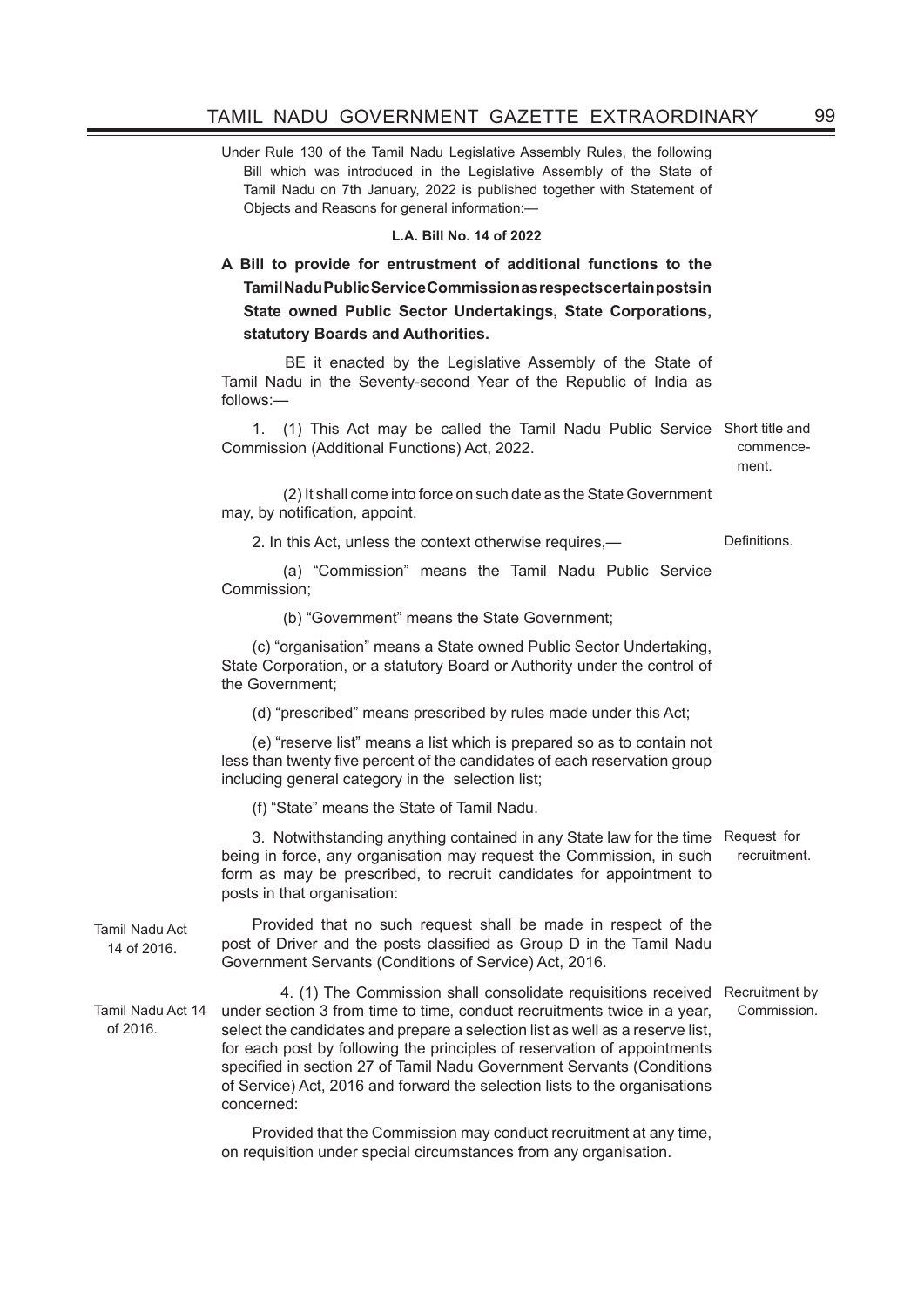(2) The reserve list shall be in force for a period of one year from the date of forwarding the selection list or until a selection list is drawn subsequently, whichever is earlier.

Appointment of candidates.

5. (1) On receipt of the selection list, the organisation shall issue appointment orders to the selected candidates.

 (2) If any selected candidate fails to join duty in the organisation within a period of three months from the date of receipt of the appointment order, he shall forfeit his right for appointment:

Provided that the organisation may, in special circumstances, provide further period not exceeding three months to join duty.

(3) On the failure of the candidate to join duty within the said period, the organisation may request the Commission to send a candidate from the reserve list for appointment.

Power to remove difficulties.

Power to make rules.

6. If any difficulty arises in giving effect to the provisions of this Act, the Government may, by order, published in the *Tamil Nadu Government Gazette*, make such provisions not inconsistent with the provisions of this Act, as appear to them to be necessary or expedient for removing the difficulty:

 Provided that no such order shall be made after the expiry of two years from the date of commencement of this Act.

7. (1) The Government may make rules to carry out the provisions of this Act.

(2) (a) All rules made under this Act shall be published in the *Tamil Nadu Government Gazette* and unless they are expressed to come into force on a particular day, shall come into force on the day on which they are so published.

(b) All notifications issued under this Act shall, unless they are expressed to come into force on a particular day, come into force on the day on which they are so published.

(3) Every rule made or notification or order issued under this Act shall, as soon as possible, after it is made or issued, be placed on the table of the Legislative Assembly, and if, before the expiry of the session in which it is so placed or the next session, the Assembly makes any modification in any such rule or notification or order, or the Assembly decides that the rule or notification or order should not be made or issued, the rule or notification or order shall thereafter have effect only in such modified form or be of no effect, as the case may be, so, however, that any such modification or annulment shall be without prejudice to the validity of anything previously done under that rule or notification or order.